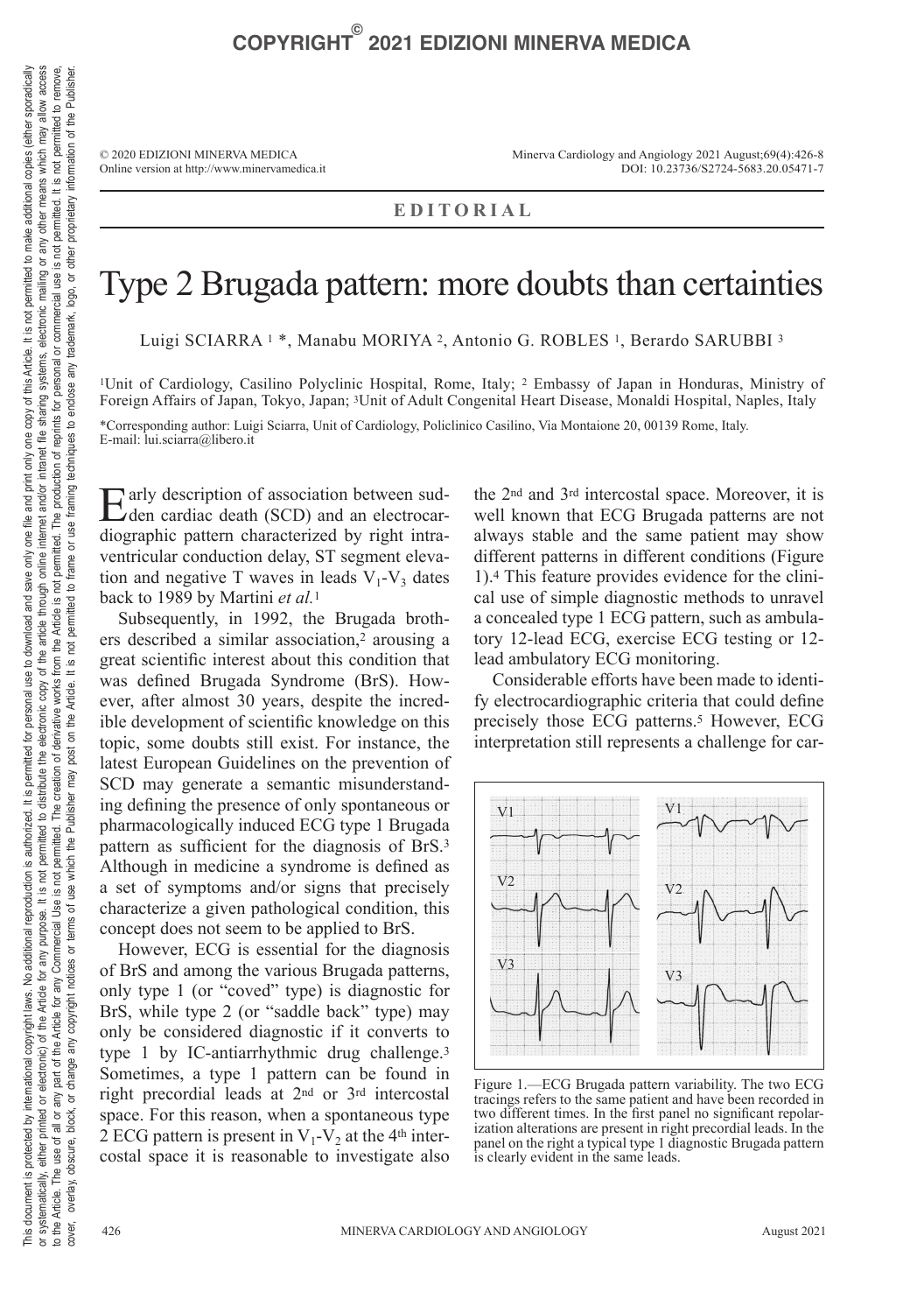CURRENT CHALLENGES IN TYPE 2 BRUGADA PATTERN SCIARRA

diologists and the difficulties seem even greater for type 2. Therefore, Crea *et al.* should be commended for their efforts in focusing their attention on this topic.6 In particular, they highlighted the problem of the low inter-observer agreement and low accuracy in diagnosis of type 2 Brugada pattern between different categories of cardiologists.6 In their paper, Fleiss K value was <0.20 in a pool of 42 cardiologists recruited to analyze in two stages, and in different order, 14 ECGs with a positive terminal deflection of the QRS in leads  $V_1$ - $V_2$ , with electrodes positioned in the 4th intercostal space.6

The authors<sup>6</sup> conclude: "These finding could have serious consequences in term of prevention of arrhythmic events and risk stratification analysis." This introduces another major research issue on BrS: risk stratification for SCD. First of all, which is the risk of a patient with a druginduced type 1 Brugada pattern? Moreover, is it always indicated to perform a IC drug challenge in type 2 patients to reveal a type 1?

The topic is currently under lively debate. From a general analysis of the literature, in clinical practice it seems clear that the arrhythmic risk of patients with spontaneous type 2 pattern is not high, therefore a wide use of IC-antiarrhythmic drug challenge in asymptomatic patients or subjects without risk factors is hardly sustainable.

In particular, a large study analyzed 1568 patients from 7 different papers (87% asymptomatic, 48% with drug-induced type 1 ECG pattern, all without ICD): in patients with drug-induced type 1 ECG pattern the incidence of sudden death was 0.08% per year,7 and therefore even lower than that observed in the general population. By contrast, authors found a 0.9% per year incidence of sudden death in spontaneous type 1.7 More precisely, the few (24 out of 1568) subjects who died suddenly had on average multiple risk factors, including spontaneous type 1 pattern, non-neurally-mediated syncope, familiarity for early sudden cardiac death (<45 years of age and not related to ischemic heart disease), ventricular inducibility at the electrophysiological study, while survivors had on average only one risk factor.7 These data provide further evidence for the importance of a multiparametric assessment in risk stratification.

In 2011, Delise *et al.*8 in a large prospective study analyzed the value of multiparametric evaluation to stratify the risk of sudden death in BrS. Specifically, they evaluated familiarity for sudden cardiac death, non-neurally-mediated syncope and positive electrophysiological study, as risk factors both in patients with spontaneous type 1 pattern and in subjects with a drug-induced pattern. During follow-up, they found no events in patients with 0 or 1 risk factor, while events occurred only in patients with 2 or 3 risk factors. These results were confirmed either in patients with spontaneous or with a drug-induced Brugada type 1 ECG. Similar results were reported by Okamura *et al.*9 in 2015. In 2017, Sieira *et al.*10 proposed a score model to predict the risk of events in patients with Brugada Syndrome. This model encompasses several risk factors: spontaneous type 1 ECG (1 point), early familiar SCD (1 point), positive electrophysiological study (2 points), syncope (2 points), sinus node dysfunction (3 points) and previous aborted SCD (4 points): a significantly increased risk was observed in subjects with more than 2 points.

Therefore, is it always justified to carry out a pharmacological test in each patient with type 2 pattern without risk factors? About that, Zorzi *et al*.11 found that the long-term risk of patients with BrS diagnosed by this test is significantly lower than the risk of patients with spontaneous type 1. Therefore, a wide indication for flecainide or ajmaline challenge does not seem to be scientifically justified nowadays. On the other hand, asymptomatic type 2 patients with a family history for BrS or SCD, or with symptoms possibly related to the syndrome, should be informed of the availability of a sodium channel blocker challenge test to provide a more definitive diagnosis. However, patients should be also informed about the risk of the test and about the emotional consequences of having a positive test not followed by definitive therapy.<sup>12, 13</sup>

For all these reasons, extensive use of the drug test is not easily shared, but the decision to undergo the drug challenge ultimately should be left up to a well-informed patient. In the latter scenario, the cardiologist must have the ability to clearly explain to subjects with type 2 Brugada

 $\overline{\sigma}$